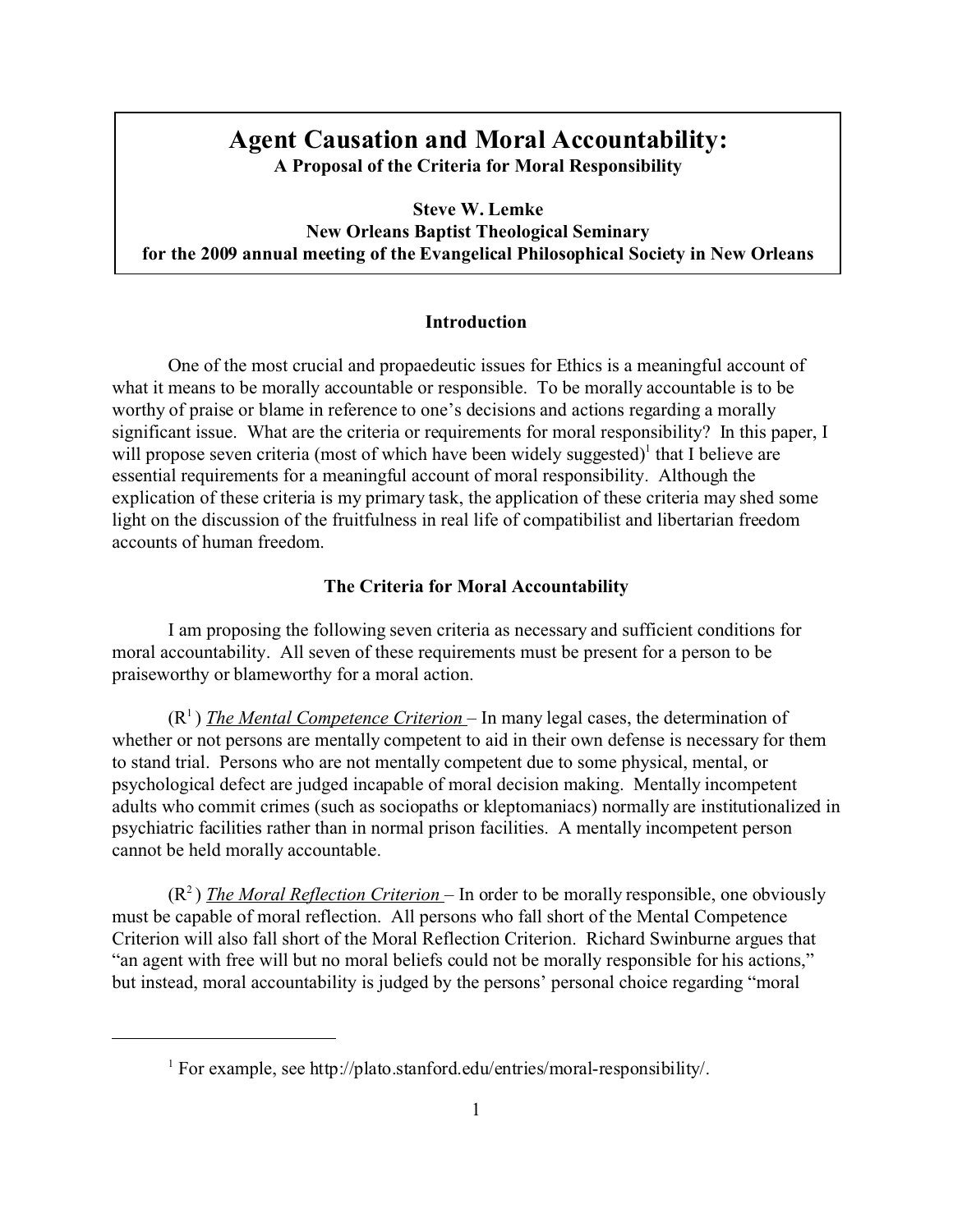beliefs in accord with which he may choose to act or against which he may rebel."<sup>2</sup>

In addition to mentally incompetent persons, those with mental defect, this level of moral reflection is normally not attributed to young children. The theological corollary of the Moral Reflection Criterion is "the age of accountability," or perhaps more accurately, a "state" of being accountable. However, apart from mentally challenged individuals, this state of accountability is associated normally with a "coming of age" sometime in adolescence. There is no single age of accountability, since individual children mature at different paces from each other. In my own Southern Baptist confessional tradition, all three versions of the *Baptist Faith and Message* (1925, 1963, and 2000) affirm that children become morally accountable for their own actions "as soon as they are capable of moral action."<sup>3</sup> Baptist confessions are largely silent on original sin, and deny inherited guilt. The doctrine of the age of accountability is foundational for related doctrines such as believer's baptism, soul competency, and the gathered church. However, from both a theological and an ethical perspective, without the capacity for moral reflection, one is not morally accountable.

To be clear, this criterion is about having a *capacity* for moral reflection; it does not require that the person necessarily reflect correctly with regard to the moral choice. The person might choose the wrong action for the wrong reasons at the wrong time and with the wrong spirit, but none of these possibilities impact the focus of this criterion. In fact, in some cases, the person may believe that he is right about the action, even though in fact he might be wrong. In some instances, something that is legal (or illegal) might be wrong (or right). For example, in the Nuremberg Trials, Nazis were held accountable because they did not arise above the German law to a higher moral law. On the other hand, during the Civil Rights Movement the civil law was violated intentionally in order to appeal to the higher law. But these examples go beyond the Moral Reflection Criterion. To meet it, the individual must simply have the capacity for moral reflection.

(R<sup>3</sup>) *The Epistemic Criterion* – Agents must be aware of pertinent information in order to make informed choices. After one has performed due diligence, the possibility remains that the agent may not be aware of extraneous circumstances which were beyond her reasonable diligence. For example, a driver may look carefully through the rear view mirror in the car and on both sides of the car, but not see the neighbor's cat before running over it while backing her car down the driveway. Humans are fallible, and even diligent humans overlook some factors. Agents are usually not held fully accountable for actions when they were ignorant (through no fault of their own or lack of due diligence) of key factors relevant to the decision. For Aristotle, deeds done "in ignorance" were involuntary, and thus the agent is not morally accountable for

<sup>2</sup> Richard Swinburne, *Responsibility and Atonement* (Oxford: Clarendon Press, 1989), 51.

<sup>3</sup> *The Baptist Faith and Message*, Article 3, "Man." Comparison of the three *Baptist Faith and Message* statements and other Baptist doctrinal confessions is available at http://baptistcenter.com/confessions.html.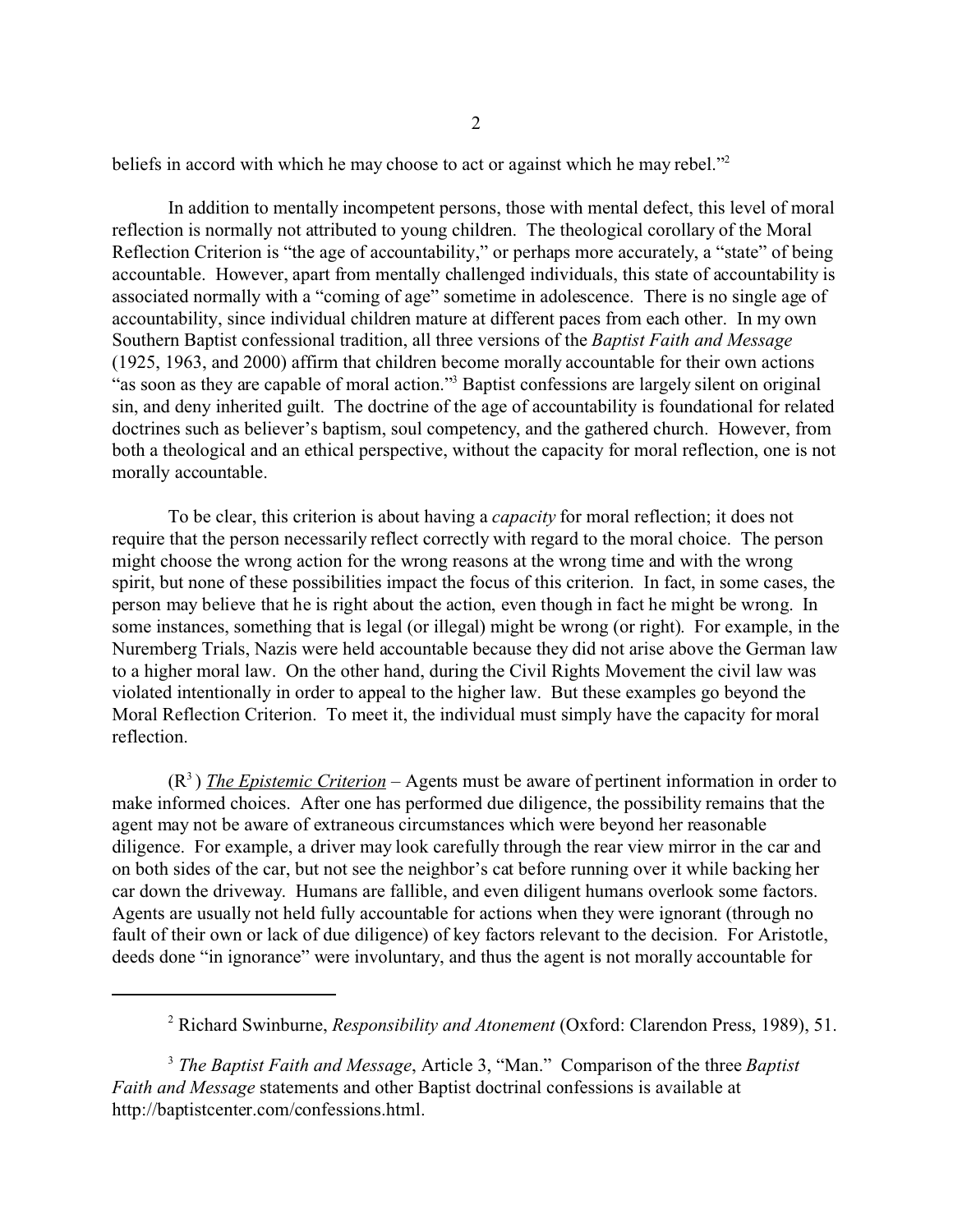these actions.<sup>4</sup> Of course, persons will not know all there is to know about the ethical choice they are making. But in order to meet the Epistemic Criterion, they must not be totally ignorant of the basic knowledge regarding their moral action.

(R<sup>4</sup>) *The Due Diligence Criterion* – As a complement to the Epistemic Criterion, the agent must not be content in ignorance, but must seek relevant information with due diligence. For agents to be virtuous, they must practice due diligence in at least two ways: (a) to ascertain the facts of the matter and applicable moral implications, and (b) to apply epistemic virtues in moral decision making. Legally, ignorance of the law is no excuse; one is expected to investigate the facts of the matter. Again, however, the issue is not that persons must be experts in ethical theory or that they know all the facts about any moral issue. Due diligence is evaluated on somewhat of a sliding scale – one is accountable to know "enough" to make an informed decision. However, we are accountable to practice due diligence to reach an "all things considered judgment" about the best course of action. Agents who do not practice due diligence are morally accountable because they did not fulfill that crucial responsibility.

 $(R<sup>5</sup>)$  *The Intentionality Criterion* – To be morally accountable in a primary sense, the agent must choose an action intentionally. We are not accountable for unforeseeable consequences of our actions, but for things we consciously choose to do. This criterion of intentionality was central to Thomas Reid's understanding of moral accountability:

[W]hatever is done without his will and intention, cannot be imputed to him with truth . . . . In morals, it is self-evident that no man can be the object either of approbation or of blame for what he did not. But how shall we know whether it is his doing or not? If the action depended upon his will, and if he intended and willed it, it is his action in the judgment of all mankind. But if it was done without his knowledge, or without his will and intention, it is as certain that he did it not, and that it ought not to be imputed to him as the agent.<sup>5</sup>

(R<sup>6</sup>) *The Volitional Criterion* – According to the Volitional Criterion, only those who freely choose an action can be held morally accountable for that action. To be free entails the ability to choose from various limited options available to the agent, or at a minimum to choose to do or withhold from doing an action. As Richard Swinburne explains it, "Moral responsibility (and so openness to praise and blame) belong to the agent only if he has 'free will' in the

<sup>4</sup> The primary passages in Aristotle are in the *Nicomachean Ethics*, 3.1, 1110a-111b-1152. All Aristotelian quotations are from the translations in Jonathan Barnes, ed., *The Complete Works of Aristotle*, 2 vols. (Princeton: Princeton University Press, 1984); *NE* will be used as an abbreviation for *Nicomachean Ethics*.

<sup>5</sup> Thomas Reid, *Essays on the Active Powers of Man* (Edinburgh: John Bell, 1784), 38.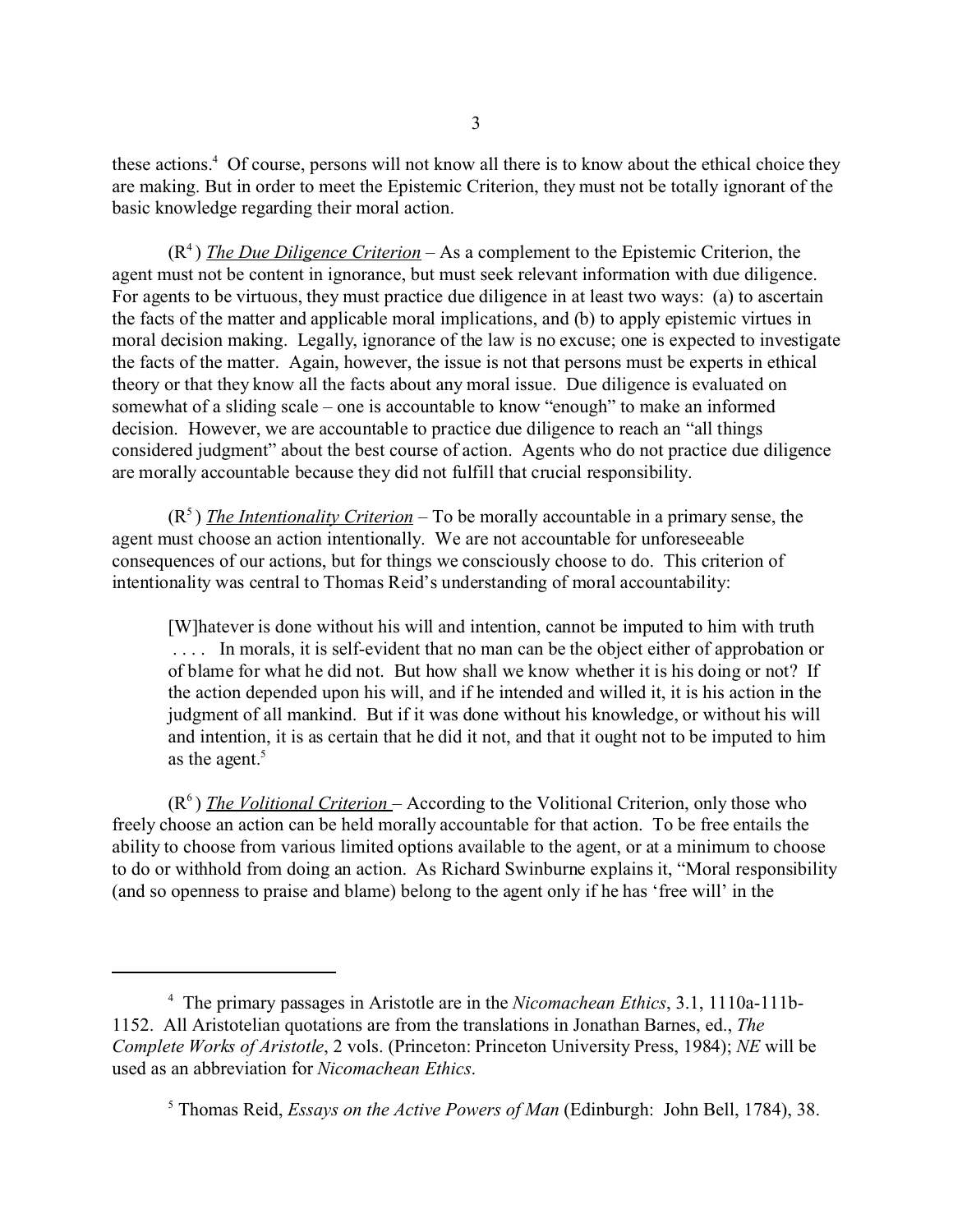traditional and obvious sense, and that his will is free from necessitating causes."<sup>6</sup>

(R<sup>7</sup>) *The Origination Criterion* – To fulfill the Origination Criterion, the choice of an action must originate within the individual agent. For someone to be morally accountable, it would seem obvious that the person being held accountable must play at least some role in bringing about (or not bringing about) a particular moral response. Aristotle required what might be labeled a control condition: the action must have its origin in the agent.<sup>7</sup> That is, it must be up to the agent whether to perform that action – it cannot be compelled externally. This criterion is consistent with the action theory known as "agent causation." Agents themselves originate or cause their actions; the actions were not imposed from without by external causes. Swinburne stipulates that "moral responsibility belongs to an agent only in so far as his contribution has its beginning in himself and is not made inevitable by other causes."<sup>8</sup>

Many real life situations are "mixed," as Aristotle labeled them,<sup>9</sup> between personal accountability and external compulsion. Moral decisions are never made in a vacuum – situational factors, physical realities, desires, cultural mores, emotional reactions, and rationality all cry out for our attention in the decision making process. In mixed cases, we often excuse or mitigate the accountability of the decision maker who is under duress. The degree of mitigation normally corresponds to the degree of duress experienced by the agent. One who is totally under the control of a compulsion is morally excusable, but in most situations the duress falls short of total compulsion.

Cases of compulsion that I believe may excuse the decision maker from moral accountability may be grouped under two categories: *psychological compulsion* (including clinically diagnosed irresistible psychoses and phobias of mental illness such as obsessive compulsive disorder, Stockholm syndrome, multiple personality disorder, narcolepsy, and kleptomania), and *physiological compulsion* (such as surgical brain stimulation, forced physical movement of limbs against one's will, chemical imbalance which causes mental illness, and drug-induced states caused by drugs given against one's will). Each of these involves judgments which should be made by professionals to distinguish a milder *resistible* case from an *irresistible* case. Most people face milder examples of each of these categories. For example, most people experience lesser forms of psychological compulsion such as mild depression from time to time in their lives, but they are still held accountable for their actions. However, even persons being held at gunpoint have a *choice* to do or not do what they are being pressured to do, even though the alternatives are very unpleasant. We feel pity for persons who are victimized by being forced

8 Swinburne, 51.

9 Aristotle, *NE* 3. 1., 1109b30-1110ba15; *NE* 3. 1., 1113b23-27.

<sup>6</sup> Swinburne, 51.

<sup>7</sup> *NE*, 3.1, 1109-1152.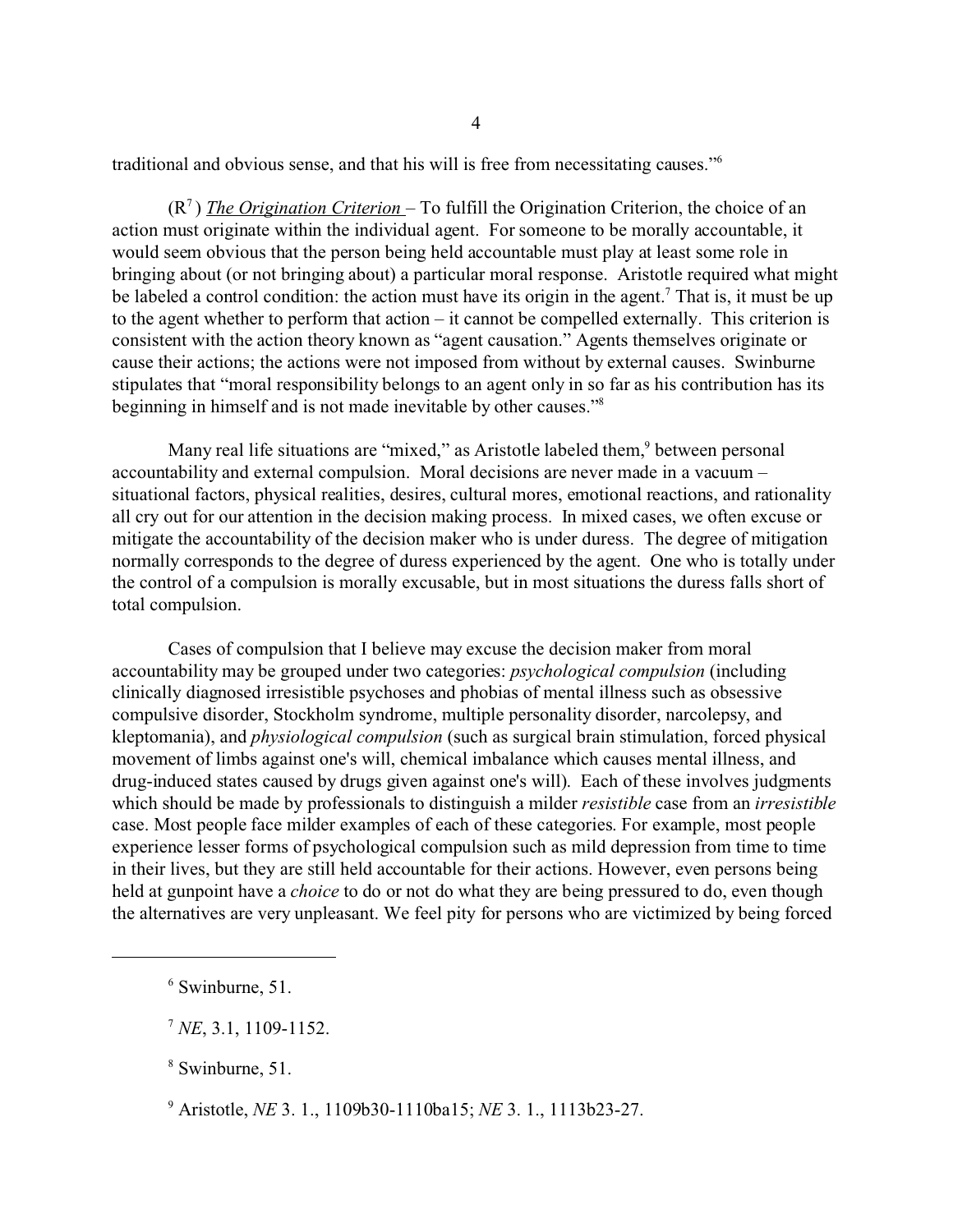to comply against their will, but we blame the person who could have resisted. Any resistible case cannot be counted as compulsion. There is no middle ground*,* I believe, between compulsion and choice; in the final analysis one either wills or one doesn't. But for an agent to be morally accountable – for the "buck" to stop with him – he must be the originator of the action, rather than his being forced to do so by other events or persons.

## **Implications of the Criteria for Agent Causation/Libertarian Freedom and for Compatibilism/Determinism**

My own account of human freedom is a soft libertarian view of freedom best described as agent causation.<sup>10</sup> Agent causation is expressed in a rudimentary form in the ethical writings of Aristotle,<sup>11</sup> but is articulated more clearly in the thought of Scottish Common Sense Realist Thomas Reid.<sup>12</sup> More recent advocates of this position are Roderick Chisholm,<sup>13</sup> Randolph

<sup>&</sup>lt;sup>10</sup> For a more complete description of this position, see Steve Lemke, "Agent Causation, or How to Be a Soft Libertarian," a paper presented at the March 2005 Southwest regional Evangelical Theological Society meeting in New Orleans, available online at http://www.nobts.edu/Faculty/ItoR/LemkeSW/Personal/libertarian%20agent%20causation.pdf.

<sup>11</sup> Aristotle, *NE* 3.1, 1110a-111b4.

<sup>&</sup>lt;sup>12</sup> See Thomas Reid, *Essays on the Active Powers of Man* (Edinburgh: John Bell, 1784).

<sup>&</sup>lt;sup>13</sup> See Roderick Chisholm, "Agents, Causes, and Events: The Problem of Free Will," in *Agents, Causes, and Events: Essays on Indeterminism and Free Will, ed. Timothy* O'Connor (Oxford: Oxford University Press, 1995), 95-100; "Freedom and Action," in *Freedom and Determinism*, ed. Keith Lehrer (New York: Random House, 1966), 11-14; "The Agent as Cause," in *Action Theory*, ed. Myles Brand and Douglas Walton (Dordrecht: D. Reidel, 1976), 199-212; *Person and Object: A Metaphysical Study* (LaSalle: Open Court, 1976), 53-88; and "Human Freedom and the Self," in *Free Will*, ed. Gary Watson (New York: Oxford University Press, 1982), 24-35.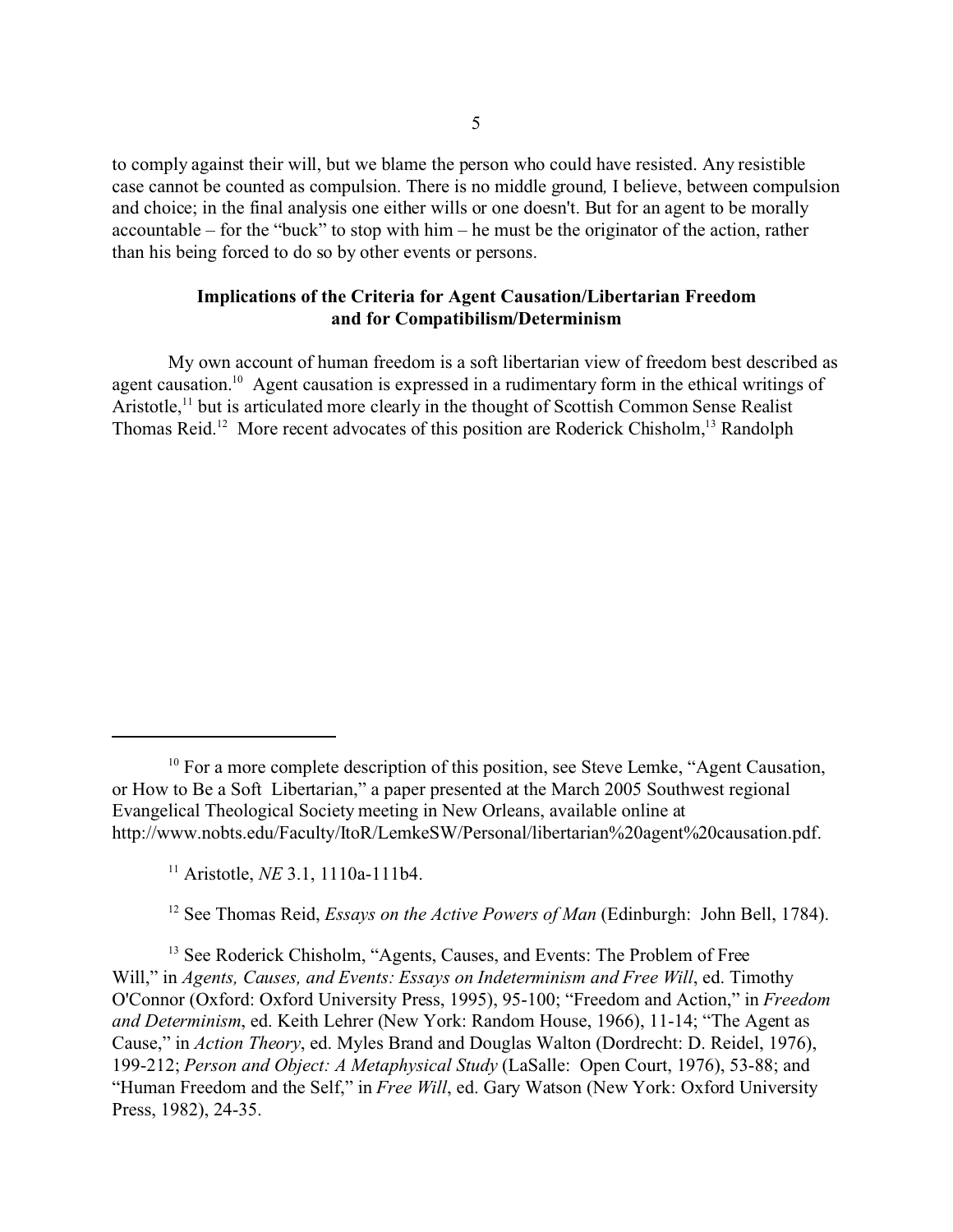Clarke,<sup>14</sup> Robert Kane,<sup>15</sup> Alfred Mele,<sup>16</sup> and Timothy O'Connor.<sup>17</sup> In brief, agent causation (in contradistinction to event causation) affirms that persons are capable of originating events themselves. Of course, many events in our universe are caused by other physical events. However, from a Christian perspective, all events flow ultimately from a divine Person. Human beings are powerfully influenced by physical, social, economic, cultural, emotional, and psychological factors, but the person takes all these factors into account and makes the final decision. As Leibniz famously put it, these external influences "incline the will without necessitating it."<sup>18</sup> Agent causation meets all seven criteria for moral responsibility.

Agent causation (with concomitant libertarian freedom) is usually contrasted with compatibilism, which holds that freewill is consistent with determinism. Advocates of compatibilism include positivists such as A. J. Ayer<sup>19</sup> and Gilbert Ryle;<sup>20</sup> New Atheists such as

<sup>15</sup> Robert Kane, "Agency, Responsibility, and Indeterminism: Reflections on Libertarian Theories of Free Will," in *Freedom and Determinism*, Topics in Contemporary Philosophy, ed. Joseph Campbell, Michael O'Rourke, and David Shier (Cambridge: MIT Press, 2004), 70-88.

<sup>16</sup> See Alfred Mele and John Heil, eds., *Mental Causation* (Oxford: Clarendon Press, 2003).

<sup>17</sup> See Timothy O'Connor, "Indeterminism and Free Agency: Three Recent Views," *Philosophy and Phenomenological Research* 53, no. 3 (1993), 499-526; "Agent Causation," in *Agents, Causes, and Events*, 173-200; *Persons and Causes: The Metaphysics of Free Will* (Oxford: Oxford University Press, 2000); "Thomas Reid on Free Agency," *Journal of the History of Philosophy* 32, no.4 (1994), 605-622; "Why Agent Causation?" *Philosophical Topics* 24 (1996), 143-158; and "Freedom with a Human Face," in *Midwest Studies in Philosophy* 29 (2005): Free Will and Moral Responsibility, ed. Peter A. French, 207-227.

<sup>18</sup> G. W. Leibniz, *Theodicy*, sec. 336, in *Die Philosophische Schriften*, ed. Carl Gerhardt (Hildescheim: Olms, 1978), 6.314. He used a similar phrase in his letter to Clarke, letter 5, sec. 8, in *Schriften*, 6.390.

<sup>19</sup> A. J. Ayer. "Freedom and Necessity," in *Philosophical Essays* (London: Macmillan, 1954), 271-284.

<sup>20</sup> Gilbert Ryle, *The Concept of Mind* (London: Hutchinson, 1949).

<sup>14</sup> See Randolph Clarke, "Toward an Agent-Causal Account of Free Will,' in *Agents, Causes, and Events*, 201-215; "Indeterminism and Control," *American Philosophical Quarterly* 35, 125-138; "Agent Causation and Event Causation in Production of Free Action," *Philosophical Topics* (Fall 1996), 19-48; and *Libertarian Accounts of Free Will* (Oxford: Oxford University Press, 2003).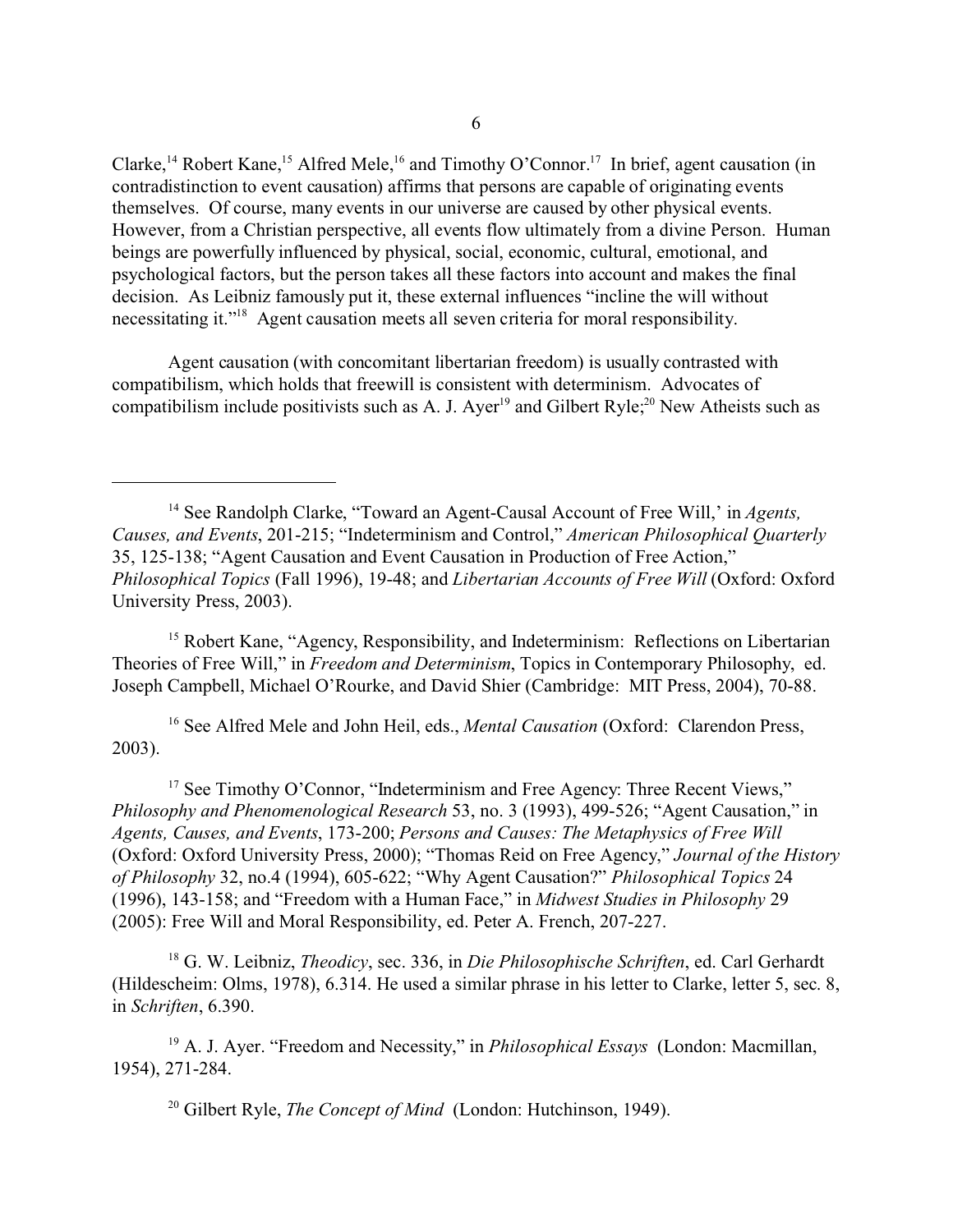Daniel Dennett, $21$  Sam Harris, $22$  and Richard Dawkins; $23$  and theological determinists including most Islamic theologians,<sup>24</sup> and Calvinistic Christian thinkers such as Jonathan Edwards,<sup>25</sup> Paul Helm, $^{26}$  and John Feinberg.<sup>27</sup>

The discussion about compatibilism has been muddled sometimes when some theologians define compatibilism as something that it is not – that is, the compatibility of human freewill with divine sovereignty or God's will.<sup>28</sup> In any standard definition, compatibilism

<sup>22</sup> Sam Harris, "It's an Ancient Artifact," in *The Myth of Free Will*, vol. 1, ed. Cris Evatt (Princeville: Café Essays, 2007), 36-38; *The End of Faith* (New York: W. W. Norton, 2005), 272-274.

 $23$  Although Dawkins does not explicitly and consistently advocate compatibilism, his account of genetic determinism appears to be consistent with compatibilism. See Richard Dawkins, *The Selfish Gene* (Oxford: Oxford University Press, 1976).

<sup>24</sup> Donald Borchaert, ed., *Encyclopedia of Philosophy*, 2<sup>nd</sup> ed., s.v. "Theological Determinism," by Shams Inati (New York: Thomson Gale, 2006), 3:23-24; and s.v. "Determinism, A Historical Survey," by Richard Taylor, 3:15-23.

<sup>25</sup> Jonathan Edwards, *Freedom of the Will* (New York: Cosimo, 2007).

<sup>26</sup> Paul Helm, *The Providence of God* (Downers Grove: InterVarsity, 1994); "Classical Calvinist Doctrine of God," and in *Perspectives on the Doctrine of God: 4 Views*, ed. Bruce Ware (Nashville: Broadman and Holman), 5-75.

<sup>27</sup> John Feinberg*, No One Like Him: The Doctrine of God,* Foundations of Evangelical Theology (Wheaton: Crossway, 2001), ch. 14, 677-776; and "God Ordains All Things," in *Predestination and Free Will: Four Views of Divine Sovereignty*, ed. David and Randall Basinger (Downers Grove: InterVarsity, 1986), 17-60.

<sup>28</sup> For example, see D. A. Carson, *How Long, O Lord? Reflections on Suffering and Evil* (Grand Rapids: Baker, 1990), 200-204; Bruce A. Ware, *God's Greater Glory: The Exalted God of Scripture and the Christian Faith* (Wheaton: Crossway, 2004), 73-85, and in "A Modified Calvinist Doctrine of God" in *Perspectives on the Doctrine of God*, 98-99. Paul Helm points out Ware's inconsistent use of these terms in *Perspectives*, 44. An example of a compatibilist who avoids these confusions is John Feinberg in *No One Like Him*, 635-639.

<sup>21</sup> Daniel Dennett, *Elbow Room: The Varieties of Free Will Worth Wanting* (Cambridge: MIT Press, 1984); "I Could Not Have Done Otherwise — So What?" *The Journal of Philosophy*, 81, no. 10 (1984): 553–67; "On Giving Libertarians What They Say They Want," in *Brainstorms: Philosophical Essays on Mind and Psychology* (Cambridge: MIT Press, 1981); and *Freedom Evolves* (New York: Penguin, 2004).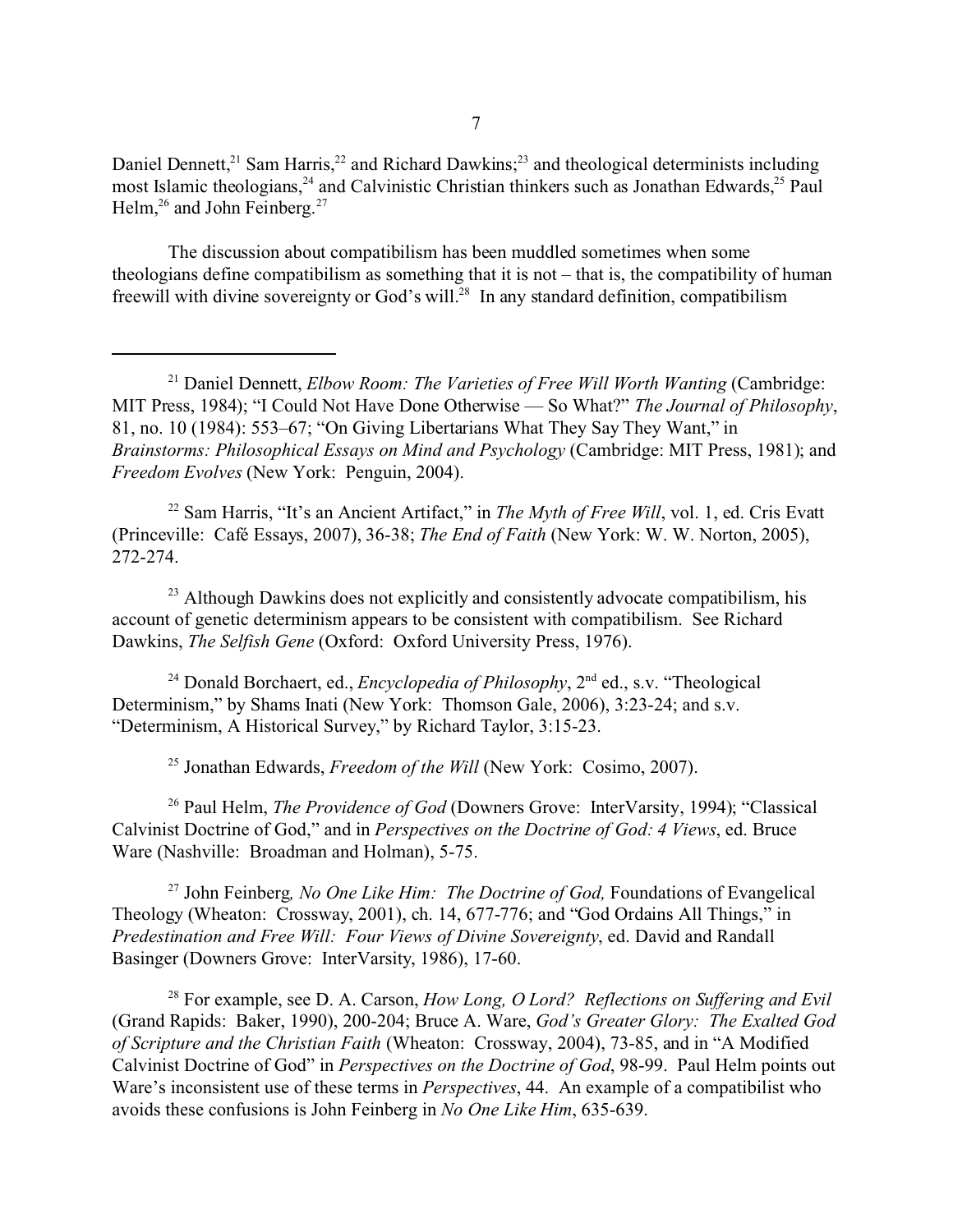affirms the compatibility of freewill and determinism.<sup>29</sup> Compatibilism is *not* the compatibility of human freewill and the sovereignty of God. An open theist, an Arminian, and even a Pelagian would affirm the compatibility of human freedom and God's sovereignty. *Nor* is compatibilism the compatibility of human freedom with God's will. Again, an open theist, an Arminian, and even a Pelagian would affirm the compatibility of human freedom and God's will. The compatibility of God's sovereignty and/or God's will with human freedom is noncontroversial and commonly accepted. That is not the issue of compatibilism, however. True compatibilism affirms the compatibility of human freedom with determinism. Ironically, many who defend compatibilism are in fact incompatibilists – that is, they affirm determinism and deny a meaningful account of freedom (i.e., libertarian freedom or agent causation). Therefore, since they are affirming that determinism is incompatible with libertarian freewill, they are actually deterministic incompatibilists rather than compatibilists.

Furthermore, it appears that the term "soft determinism" is oxymoronic. It is fine to use "soft" or "hard" with reference to many views – I have done so myself on some issues. But determinism, like pregnancy, does not admit of softness or degrees. The laws of identity, noncontradiction, and the excluded middle apply here. Events are either determined or they are not. If all actions are not predetermined, then "determinism" is not an appropriate description of the perspective, because some things are outside of the chain of event causation.

Compatibilism does not fulfill the necessary standards for moral accountability because although it fulfills criteria R<sup>1</sup> through R<sup>5</sup>, it fails to meet (R<sup>6</sup>) the Volitional Criterion, and (R<sup>7</sup>) the Origination Criterion. Compatibilism does meet the  $(R<sup>5</sup>)$  the Intentionality Criterion, because the agent does desire what through causes outside himself he is predetermined to desire, but compatibilism does not meet  $(R<sup>6</sup>)$  the Volitional Criterion because it does not affirm an adequate view of human freedom. Jack Cottrell states that compatibilism does not meet the standards of freedom because if God has unconditionally decreed everything that will happen, such a divine decree "logically entails determinism, which logically excludes freedom."30 As Richard

<sup>29</sup> Edward Craig, ed., *Routledge Encyclopedia of Philosophy,* s.v. "Free Will," by Galen Strawson (New York: Routledge, 1998), 3:743-753; *Concise Routledge Encylopedia of Philosophy*, s.v. "Free Will," by Galen Strawson (New York: Routledge, 2000), 293-295; Simon Blackburn, *The Oxford Dictionary of Philosophy*, s.v. "Free Will" (Oxford: Oxford University Press, 1994), 147; Robert Audi, ed., *The Cambridge Dictionary of Philosophy*, s.v. "Free Will," by Tomis Kapitan (Cambridge: Cambridge University Press, 1999), 326-238; Borchert, *Encyclopedia of Philosophy*, s.v. "Determinism and Freedom," by Ted Honderich, 3:24-29; Thomas Mautner, *A Dictionary of Philosophy*, s.v. "Compatibilism" (Cambridge: Blackwell, 1996), 76; *Stanford Encyclopedia of Philosophy*, online at <http://plato.stanford.edu/entries,> s.v. "Compatibilism," by Michael McKenna, and "Arguments for Incompatibilism," by Kidri Vihvlin, accessed 10/27/09.

<sup>30</sup> Jack Cottrell, "The Nature of Divine Sovereignty," *The Grace of God, the Will of Man* (Grand Rapids: Baker, 1979), 102. Peter van Inwagen makes a similar point in "The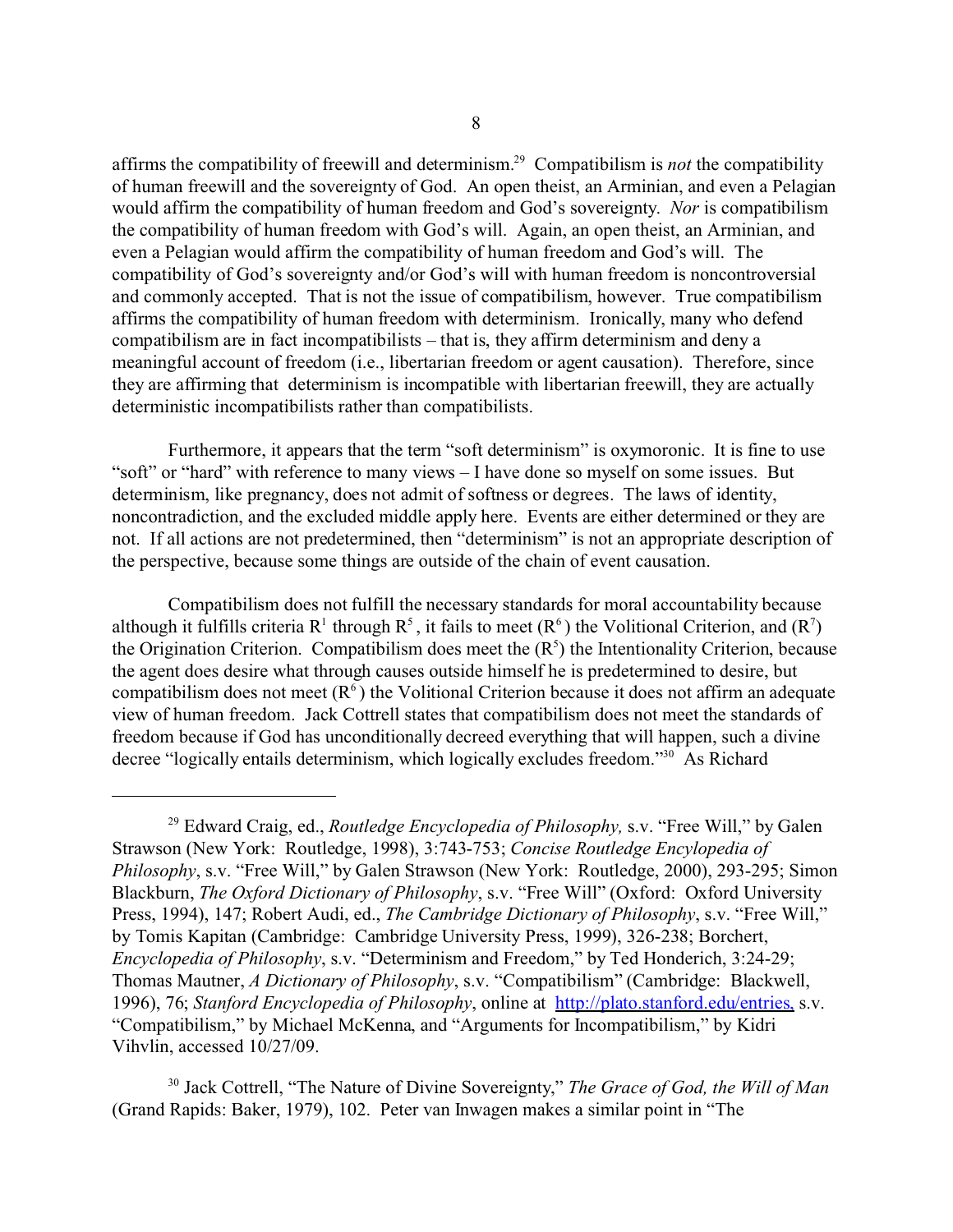Swinburne has suggested, compatibilism does not understand free will "in the traditional sense," and thus does not produce a meaningful account of moral responsibility.<sup>31</sup>

Compatibilism does not meet  $(R<sup>7</sup>)$  the Origination Criterion because in this view, moral choices do not originate within the personal agent. Moral choices originate with God's decree (theological determinism) or with other previous events or causes outside the individual (physicalistic determinism or event causation). In theological determinism, God irresistibly imposes His will on the individual such that the person's desires suddenly change into alignment with God's will. In physicalistic determinism, physical events external to the individual irreducibly cause desires within the individual. The person has no choice but to conform to his greatest desire that was produced by external causes.

Postmodernist thinker Richard Rorty expresses the radical contingency with which persons's lives are shaped by previous events and causes in the determinism he advocates: "Our language and our culture are as much a contingency, as much a result of thousands of small mutations finding niches (and millions of others finding no niches), as are the orchids and the anthropoids."<sup>32</sup> So, for Rorty, "for all we know, or should care, Aristotle's metaphorical use of *ousia*, Saint Paul's metaphorical use of *agape*, and Newton's metaphorical use of *gravitas*, were the results of cosmic rays scrambling the fine structure of some crucial neurons in their respective brains. Or, more plausibly, they were the result of some odd episodes in infancy--some obsessional kinks left in these brains by idiosyncratic traumata."<sup>33</sup>

For Richard Swinburne, then, no account of decision making compatible with determinism could produce moral accountability:

If every event has a cause, then our actions will be caused by our brain states and those by previous brain states or environmental circumstances and those ultimately by the genes which we inherited from our parents and the state of the society into which we were born; and so ultimately they will be caused in all their detail by states of affairs long before we are born. Why should a man be praised or blamed for actions which were totally determined to occur by circumstances holding long before the man was born? Determinism, if true, rules out moral responsibility. In a deterministic universe, actions

Incompatibility of Free Will and Determinism," *Philosophical Studies* 27 (March 1975), 185- 199; reprinted in *Free Will*, Hackett Readings in Philosophy, ed. Derk Pereboom (Indianapolis: Hackett, 1997), 184-198.

 $31$  Swinburne, 51.

<sup>32</sup> Richard Rorty, *Contingency, Irony, and Solidarity* (New York: Cambridge University Press, 1989), 16.